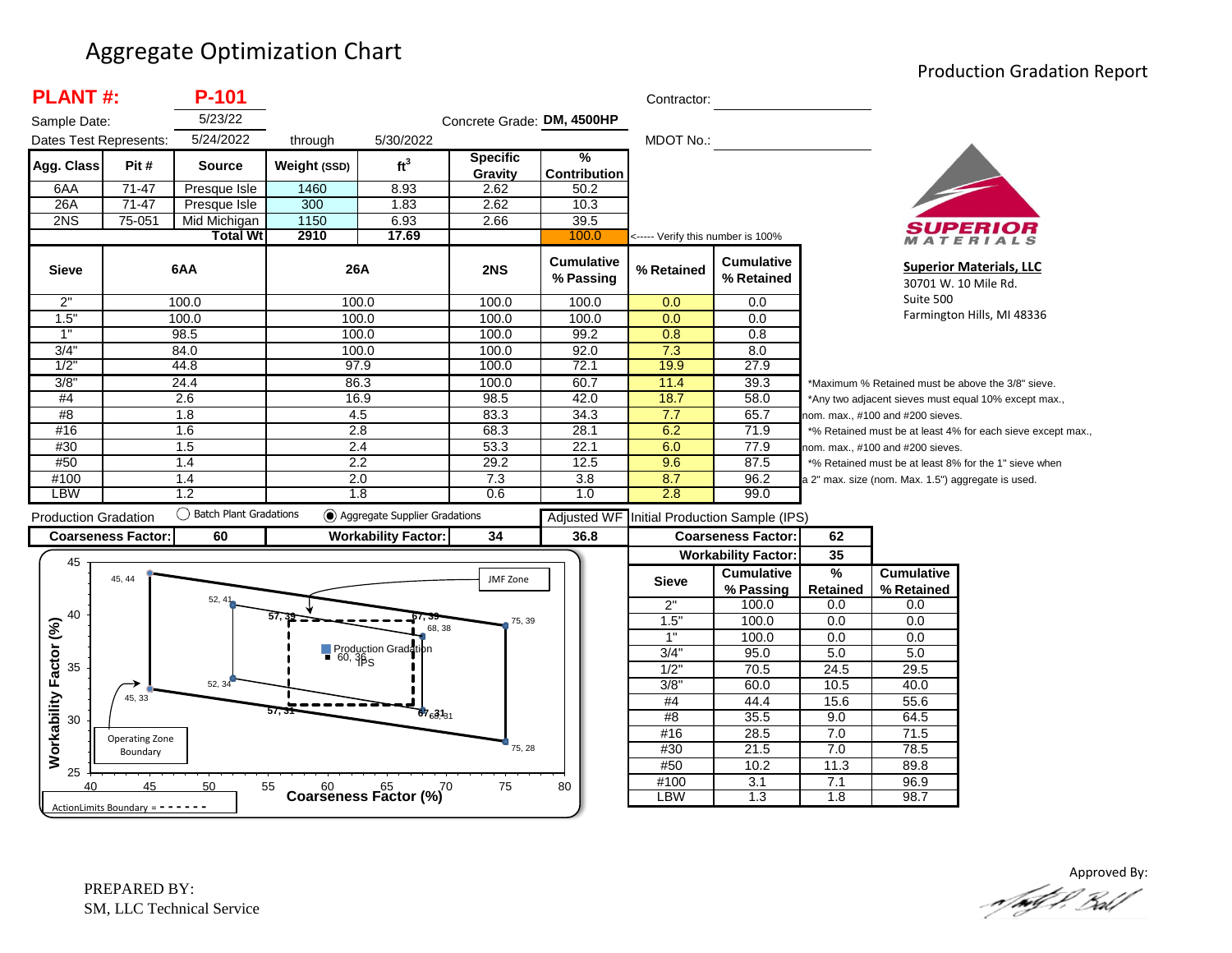| <b>PLANT#:</b>              |                           | $P-102$                   |                                            |                               |                            |                                      | Contractor:                       |                                                              |                                                             |                                                    |                                                       |
|-----------------------------|---------------------------|---------------------------|--------------------------------------------|-------------------------------|----------------------------|--------------------------------------|-----------------------------------|--------------------------------------------------------------|-------------------------------------------------------------|----------------------------------------------------|-------------------------------------------------------|
| Sample Date:                |                           | 5/23/22                   |                                            |                               | Concrete Grade: DM, 4500HP |                                      |                                   |                                                              |                                                             |                                                    |                                                       |
| Dates Test Represents:      |                           | 5/24/2022                 | through                                    | 5/30/2022                     |                            |                                      | MDOT No.:                         |                                                              |                                                             |                                                    |                                                       |
| Agg. Class                  | Pit#                      | <b>Source</b>             | Weight (SSD)                               | ft <sup>3</sup>               | Specific<br>Gravity        | $\frac{9}{6}$<br><b>Contribution</b> |                                   |                                                              |                                                             |                                                    |                                                       |
| 6AA                         | 58-003                    | Stoneco                   | 1480                                       | 8.82                          | 2.69                       | 50.2                                 |                                   |                                                              |                                                             |                                                    |                                                       |
| 26A                         | 58-003                    | Stoneco                   | 320                                        | 1.91                          | 2.69                       | 10.8                                 |                                   |                                                              |                                                             |                                                    |                                                       |
| 2NS                         | 81-019                    | Pleasant Lake             | 1150                                       | 6.95                          | 2.65                       | 39.0                                 |                                   |                                                              |                                                             |                                                    |                                                       |
|                             |                           | <b>Total Wt</b>           | 2950                                       | 17.68                         |                            | 100.0                                | <----- Verify this number is 100% |                                                              |                                                             |                                                    | ATERIALS                                              |
| <b>Sieve</b>                |                           | 6AA                       | 26A                                        |                               | 2NS                        | <b>Cumulative</b><br>% Passing       | % Retained                        | <b>Cumulative</b><br>% Retained                              |                                                             | 30701 W. 10 Mile Rd.                               | <b>Superior Materials, LLC</b>                        |
| 2"                          |                           | 100.0                     | 100.0                                      |                               | 100.0                      | 100.0                                | 0.0                               | 0.0                                                          |                                                             | Suite 500                                          |                                                       |
| 1.5"                        |                           | 100.0                     | 100.0                                      |                               | 100.0                      | 100.0                                | 0.0                               | 0.0                                                          |                                                             |                                                    | Farmington Hills, MI 48336                            |
| 1"                          |                           | 100.0                     | 100.0                                      |                               | 100.0                      | 100.0                                | 0.0                               | 0.0                                                          |                                                             |                                                    |                                                       |
| 3/4"                        |                           | 73.3                      | 100.0                                      |                               | 100.0                      | 86.6                                 | 13.4                              | 13.4                                                         |                                                             |                                                    |                                                       |
| 1/2"                        |                           | 40.6                      | 99.9                                       |                               | 100.0                      | 70.2                                 | 16.4                              | 29.8                                                         |                                                             |                                                    |                                                       |
| 3/8"                        |                           | 14.1                      | 86.4                                       |                               | 100.0                      | 55.4                                 | 14.8                              | 44.6                                                         |                                                             |                                                    | *Maximum % Retained must be above the 3/8" sieve.     |
| #4                          | $\overline{3.4}$          |                           | 16.2                                       |                               | 97.1                       | 41.3                                 | 14.1                              | 58.7                                                         | *Any two adjacent sieves must equal 10% except max.,        |                                                    |                                                       |
| #8                          |                           | 1.0                       | 5.4                                        |                               | 80.5                       | 32.5                                 | 8.8                               | 67.5                                                         | nom. max., #100 and #200 sieves.                            |                                                    |                                                       |
| #16                         |                           | 0.8                       | 3.3                                        |                               | 63.5                       | 25.5                                 | 7.0                               | 74.5                                                         | *% Retained must be at least 4% for each sieve except max., |                                                    |                                                       |
| #30                         |                           | 0.6                       | 2.5                                        |                               | 46.3                       | 18.6                                 | 6.9                               | 81.4                                                         | nom. max., #100 and #200 sieves.                            |                                                    |                                                       |
| #50                         |                           | 0.6                       | 2.5                                        |                               | 23.4                       | 9.7                                  | 8.9                               | 90.3                                                         |                                                             |                                                    | *% Retained must be at least 8% for the 1" sieve when |
| #100                        |                           | 0.4                       | 2.3                                        |                               | 8.0                        | 3.6                                  | 6.1                               | 96.4                                                         |                                                             | a 2" max. size (nom. Max. 1.5") aggregate is used. |                                                       |
| <b>LBW</b>                  |                           | 0.4                       | 2.1                                        |                               | 1.7                        | 1.1                                  | 2.5                               | 98.9                                                         |                                                             |                                                    |                                                       |
|                             |                           |                           |                                            |                               |                            |                                      |                                   |                                                              |                                                             |                                                    |                                                       |
|                             |                           | () Batch Plant Gradations |                                            | Aggregate Supplier Gradations |                            |                                      |                                   |                                                              |                                                             |                                                    |                                                       |
|                             |                           |                           |                                            |                               |                            | <b>Adjusted WF</b>                   |                                   | Intial Production Sample (IPS)                               |                                                             |                                                    |                                                       |
| <b>Production Gradation</b> | <b>Coarseness Factor:</b> | 66                        |                                            | <b>Workability Factor:</b>    | 32                         | 35.0                                 |                                   | <b>Coarseness Factor:</b>                                    | 61                                                          |                                                    |                                                       |
| 45                          | 45, 44                    |                           |                                            |                               | JMF Zone                   |                                      | <b>Sieve</b>                      | <b>Workability Factor:</b><br><b>Cumulative</b><br>% Passing | 36<br>$\frac{9}{6}$<br>Retained                             | <b>Cumulative</b><br>% Retained                    |                                                       |
|                             |                           | 52.41                     |                                            |                               |                            |                                      | 2"                                | 100.0                                                        | 0.0                                                         | 0.0                                                |                                                       |
| 40                          |                           |                           |                                            |                               | 75, 39                     |                                      | 1.5'                              | 100.0                                                        | 0.0                                                         | 0.0                                                |                                                       |
|                             |                           |                           |                                            | 68, 38                        |                            |                                      | 1"                                | 99.3                                                         | 0.7                                                         | 0.7                                                |                                                       |
|                             |                           |                           |                                            |                               |                            |                                      | 3/4"                              | 89.2                                                         | 10.1                                                        | 10.8                                               |                                                       |
| 35                          |                           |                           | $-60,36$                                   | <b>Production Gradation</b>   |                            |                                      | $1/2$ "                           | 70.7                                                         | 18.5                                                        | 29.3                                               |                                                       |
|                             |                           | 52, 34                    |                                            |                               |                            |                                      | 3/8                               | 60.7                                                         | 10.0                                                        | 39.3                                               |                                                       |
|                             | 45, 33                    |                           |                                            |                               |                            |                                      | #4                                | 44.4                                                         | 16.3                                                        | 55.6                                               |                                                       |
| 30                          |                           | 56.                       |                                            | $67,32$ <sub>6, 31</sub>      |                            |                                      | #8                                | 35.9                                                         | 8.5                                                         | 64.1                                               |                                                       |
|                             | Operating Zone            |                           |                                            |                               |                            |                                      | #16                               | 27.3                                                         | 8.6                                                         | 72.7                                               |                                                       |
|                             | Boundary                  |                           |                                            |                               | 75, 28                     |                                      | #30                               | 19.1                                                         | 8.2                                                         | 80.9                                               |                                                       |
| Workability Factor (%)      |                           |                           |                                            |                               |                            |                                      | #50                               | 7.4                                                          | 11.7                                                        | 92.6                                               |                                                       |
| 25<br>40                    | 45                        | 50<br>55                  | $60$ $65$ $(%)$<br>Coarseness Factor $(%)$ |                               | 75                         | 80                                   | #100<br>LBW                       | 1.9<br>0.7                                                   | 5.6<br>1.2                                                  | 98.1<br>99.3                                       |                                                       |

Approved By: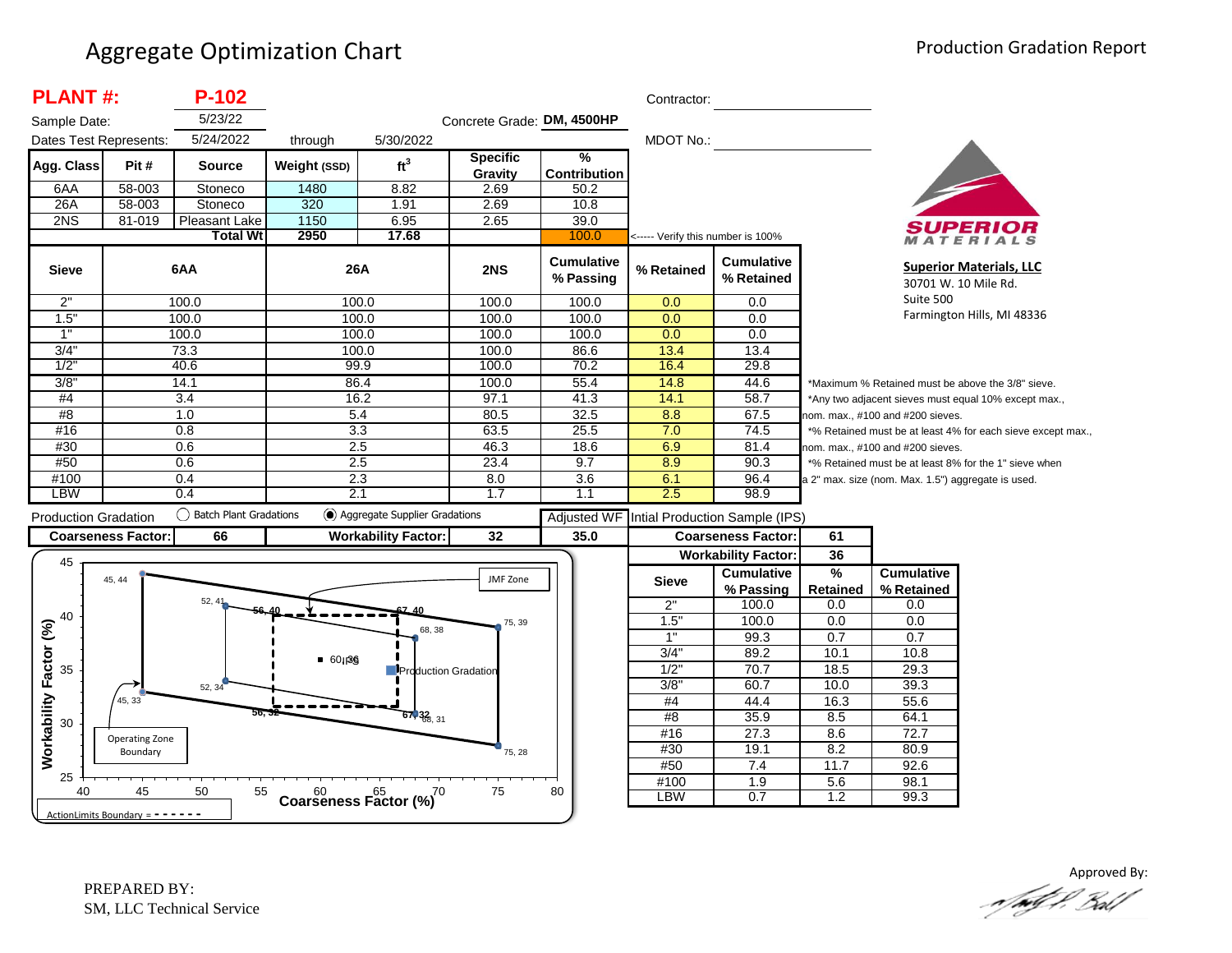| <b>PLANT#:</b>               |                                   | P-103                  |                       |                                         |                            |                                | Contractor:                       |                                 |                                                                                           |                                                    |                                                             |
|------------------------------|-----------------------------------|------------------------|-----------------------|-----------------------------------------|----------------------------|--------------------------------|-----------------------------------|---------------------------------|-------------------------------------------------------------------------------------------|----------------------------------------------------|-------------------------------------------------------------|
| Sample Date:                 |                                   | 5/23/22                |                       |                                         | Concrete Grade: DM, 4500HP |                                |                                   |                                 |                                                                                           |                                                    |                                                             |
| Dates Test Represents:       |                                   | 5/24/2022              | through               | 5/30/2022                               |                            |                                | MDOT No.:                         |                                 |                                                                                           |                                                    |                                                             |
| Agg. Class                   | Pit #                             | <b>Source</b>          | Weight (SSD)          | ft <sup>3</sup>                         | <b>Specific</b><br>Gravity | %<br><b>Contribution</b>       |                                   |                                 |                                                                                           |                                                    |                                                             |
| 6AA                          | 58-003                            | Stoneco                | 1480                  | 8.82                                    | 2.69                       | 50.2                           |                                   |                                 |                                                                                           |                                                    |                                                             |
| 26A                          | 58-003                            | Stoneco                | 320                   | 1.91                                    | 2.69                       | 10.8                           |                                   |                                 |                                                                                           |                                                    |                                                             |
| 2NS                          | 81-019                            | <b>Pleasant Lake</b>   | 1150                  | 6.95                                    | 2.65                       | 39.0                           |                                   |                                 |                                                                                           |                                                    |                                                             |
|                              |                                   | <b>Total Wt</b>        | 2950                  | 17.68                                   |                            | 100.0                          | <----- Verify this number is 100% |                                 |                                                                                           |                                                    | MATERIALS                                                   |
| <b>Sieve</b>                 |                                   | 6AA                    | 26A                   |                                         | 2NS                        | <b>Cumulative</b><br>% Passing | % Retained                        | <b>Cumulative</b><br>% Retained |                                                                                           |                                                    | <b>Superior Materials, LLC</b><br>30701 W. 10 Mile Rd.      |
| 2"                           |                                   | 100.0                  | 100.0                 |                                         | 100.0                      | 100.0                          | 0.0                               | 0.0                             |                                                                                           | Suite 500                                          |                                                             |
| 1.5"                         |                                   | 100.0                  | 100.0                 |                                         | 100.0                      | 100.0                          | 0.0                               | 0.0                             |                                                                                           |                                                    | Farmington Hills, MI 48336                                  |
| 1"                           |                                   | 100.0                  | 100.0                 |                                         | 100.0                      | 100.0                          | 0.0                               | 0.0                             |                                                                                           |                                                    |                                                             |
| 3/4"                         |                                   | 73.3                   | 100.0                 |                                         | 100.0                      | 86.6                           | 13.4                              | 13.4                            |                                                                                           |                                                    |                                                             |
| 1/2"                         |                                   | 40.6                   | 99.9                  |                                         | 100.0                      | 70.2                           | 16.4                              | 29.8                            |                                                                                           |                                                    |                                                             |
| 3/8"                         |                                   | 14.1                   | 86.4                  |                                         | 100.0                      | 55.4                           | 14.8                              | 44.6                            |                                                                                           |                                                    | *Maximum % Retained must be above the 3/8" sieve.           |
| #4                           |                                   | 3.4                    | 16.2                  |                                         | 97.1                       | 41.3                           | 14.1                              | 58.7                            |                                                                                           |                                                    | *Any two adjacent sieves must equal 10% except max.,        |
| #8                           |                                   | 1.0                    | 5.4                   |                                         | 80.5                       | 32.5                           | 8.8                               | 67.5                            |                                                                                           | nom. max., #100 and #200 sieves.                   |                                                             |
| #16                          |                                   | 0.8                    | 3.3                   |                                         | 63.5                       | 25.5                           | 7.0                               | 74.5                            |                                                                                           |                                                    | *% Retained must be at least 4% for each sieve except max., |
| #30                          |                                   | 0.6                    | 2.5                   |                                         | 46.3                       | 18.6                           | 6.9                               | 81.4                            | nom. max., #100 and #200 sieves.<br>*% Retained must be at least 8% for the 1" sieve when |                                                    |                                                             |
| #50                          |                                   | 0.6                    | 2.5                   |                                         | 23.4                       | 9.7                            | 8.9                               | 90.3                            |                                                                                           |                                                    |                                                             |
| #100<br>LBW                  |                                   | 0.4<br>0.4             | 2.3<br>2.1            |                                         | 8.0<br>1.7                 | 3.6                            | 6.1<br>2.5                        | 96.4                            |                                                                                           | a 2" max. size (nom. Max. 1.5") aggregate is used. |                                                             |
|                              |                                   |                        |                       |                                         |                            | 1.1                            |                                   | 98.9                            |                                                                                           |                                                    |                                                             |
| <b>Production Gradation</b>  |                                   | Batch Plant Gradations |                       | Aggregate Supplier Gradations           |                            | <b>Adjusted WF</b>             |                                   | Intial Production Sample (IPS)  |                                                                                           |                                                    |                                                             |
|                              | <b>Coarseness Factor:</b>         | 66                     |                       | <b>Workability Factor:</b>              | 32                         | 35.0                           |                                   | <b>Coarseness Factor:</b>       | 61                                                                                        |                                                    |                                                             |
|                              |                                   |                        |                       |                                         |                            |                                |                                   | <b>Workability Factor:</b>      | 36                                                                                        |                                                    |                                                             |
| 45                           |                                   |                        |                       |                                         |                            |                                |                                   | <b>Cumulative</b>               | %                                                                                         | <b>Cumulative</b>                                  |                                                             |
|                              | 45, 44                            |                        |                       |                                         | JMF Zone                   |                                | <b>Sieve</b>                      | % Passing                       | Retained                                                                                  | % Retained                                         |                                                             |
|                              |                                   | 52, 41                 |                       |                                         |                            |                                | 2"                                | 100.0                           | 0.0                                                                                       | 0.0                                                |                                                             |
| 40                           |                                   |                        |                       |                                         | 75, 39                     |                                | 1.5"                              | 100.0                           | 0.0                                                                                       | 0.0                                                |                                                             |
|                              |                                   |                        |                       | 68, 38                                  |                            |                                | 1"                                | 99.3                            | 0.7                                                                                       | 0.7                                                |                                                             |
|                              |                                   |                        |                       |                                         |                            |                                | 3/4"                              | 89.2                            | 10.1                                                                                      | 10.8                                               |                                                             |
| 35                           |                                   |                        | $-60$ <sub>1</sub> 86 | <b>Production Gradation</b>             |                            |                                | 1/2"                              | 70.7                            | 18.5                                                                                      | 29.3                                               |                                                             |
|                              |                                   | 52, 34                 |                       |                                         |                            |                                | 3/8"                              | 60.7                            | 10.0                                                                                      | 39.3                                               |                                                             |
|                              | 45, 33                            |                        |                       |                                         |                            |                                | #4                                | 44.4                            | 16.3                                                                                      | 55.6                                               |                                                             |
| Workability Factor (%)<br>30 |                                   |                        |                       | $67,32$ <sub>6, 31</sub>                |                            |                                | #8                                | 35.9                            | 8.5                                                                                       | 64.1                                               |                                                             |
|                              | Operating Zone                    |                        |                       |                                         |                            |                                | #16                               | 27.3                            | 8.6                                                                                       | 72.7                                               |                                                             |
|                              | Boundary                          |                        |                       |                                         | 75, 28                     |                                | #30                               | 19.1                            | 8.2                                                                                       | 80.9                                               |                                                             |
|                              |                                   |                        |                       |                                         |                            |                                | #50                               | 7.4                             | 11.7                                                                                      | 92.6                                               |                                                             |
| 25                           |                                   |                        |                       |                                         |                            |                                | #100                              | 1.9                             | 5.6                                                                                       | 98.1                                               |                                                             |
| 40                           | 45                                | 55<br>50               |                       | $60$ $65$ $70$<br>Coarseness Factor (%) | 75                         | 80                             | LBW                               | 0.7                             | 1.2                                                                                       | 99.3                                               |                                                             |
|                              | ActionLimits Boundary = - - - - - |                        |                       |                                         |                            |                                |                                   |                                 |                                                                                           |                                                    |                                                             |

Approved BY:<br>And of Proof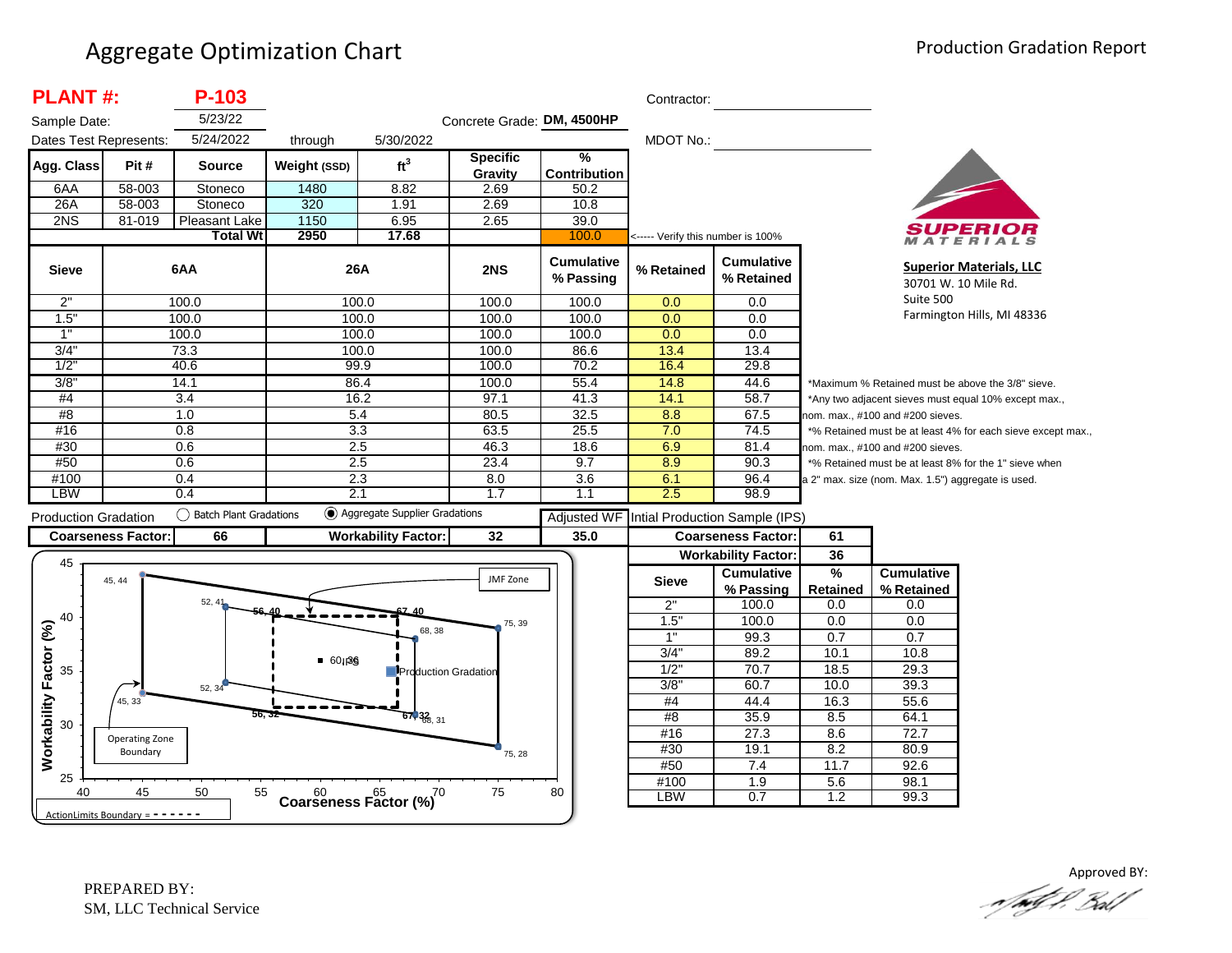| <b>PLANT#:</b>              |                                     | $P-12$                    |                  |                                  |                            |                                      | Contractor:                       |                                            |                 |                                                    |                                                             |
|-----------------------------|-------------------------------------|---------------------------|------------------|----------------------------------|----------------------------|--------------------------------------|-----------------------------------|--------------------------------------------|-----------------|----------------------------------------------------|-------------------------------------------------------------|
| Sample Date:                |                                     | 5/23/22                   |                  |                                  | Concrete Grade: DM, 4500HP |                                      |                                   |                                            |                 |                                                    |                                                             |
| Dates Test Represents:      |                                     | 5/24/2022                 | through          | 5/30/2022                        |                            |                                      | MDOT No.:                         |                                            |                 |                                                    |                                                             |
| Agg. Class                  | Pit#                                | <b>Source</b>             | Weight (SSD)     | ft <sup>3</sup>                  | <b>Specific</b><br>Gravity | $\frac{9}{6}$<br><b>Contribution</b> |                                   |                                            |                 |                                                    |                                                             |
| 6AA                         | $71 - 47$                           | Presque Isle              | 1500             | 9.17                             | 2.62                       | 51.6                                 |                                   |                                            |                 |                                                    |                                                             |
| 26A                         | $71-47$                             | Presque Isle              | 255              | 1.56                             | 2.62                       | 8.8                                  |                                   |                                            |                 |                                                    |                                                             |
| 2NS                         | 63-115                              | Ray Rd                    | 1150             | 6.95                             | 2.65                       | 39.6                                 |                                   |                                            |                 |                                                    |                                                             |
|                             |                                     | <b>Total Wt</b>           | 2905             | 17.69                            |                            | 100.0                                | <----- Verify this number is 100% |                                            |                 |                                                    | MATERIALS                                                   |
| <b>Sieve</b>                |                                     | 6AA                       | 26A              |                                  | 2NS                        | <b>Cumulative</b><br>% Passing       | % Retained                        | <b>Cumulative</b><br>% Retained            |                 | 30701 W. 10 Mile Rd.                               | <b>Superior Materials, LLC</b>                              |
| 2"                          |                                     | 100.0                     | 100.0            |                                  | 100.0                      | 100.0                                | 0.0                               | $\overline{0.0}$                           |                 | Suite 500                                          |                                                             |
| 1.5"                        |                                     | 100.0                     | 100.0            |                                  | 100.0                      | 100.0                                | 0.0                               | 0.0                                        |                 |                                                    | Farmington Hills, MI 48336                                  |
| $\overline{1}$              |                                     | 96.1                      | 100.0            |                                  | 100.0                      | 98.0                                 | 2.0                               | $\overline{2.0}$                           |                 |                                                    |                                                             |
| 3/4"                        |                                     | 78.4                      |                  | 100.0                            | 100.0                      | 88.8                                 | 9.1                               | 11.2                                       |                 |                                                    |                                                             |
| 1/2"                        |                                     | 39.3                      | 93.7             |                                  | 100.0                      | 68.1                                 | 20.7                              | 31.9                                       |                 |                                                    |                                                             |
| 3/8                         |                                     | 21.9                      | 81.3             |                                  | 100.0                      | 58.0                                 | 10.1                              | 42.0                                       |                 |                                                    | *Maximum % Retained must be above the 3/8" sieve.           |
| #4                          |                                     | $\overline{3.6}$          |                  | 17.3                             | 96.7                       | 41.7                                 | 16.4                              | 58.3                                       |                 |                                                    | *Any two adjacent sieves must equal 10% except max.,        |
| #8                          |                                     | 1.6                       | 3.2              |                                  | 79.8                       | 32.7                                 | 9.0                               | 67.3                                       |                 | nom. max., #100 and #200 sieves.                   |                                                             |
| #16                         |                                     | 1.5                       | $\overline{1.8}$ |                                  | 63.0                       | 25.9                                 | 6.8                               | 74.1                                       |                 |                                                    | *% Retained must be at least 4% for each sieve except max., |
| #30                         |                                     | 1.4                       | 1.7              |                                  | 47.0<br>24.6               | 19.5                                 | 6.4                               | 80.5                                       |                 | nom. max., #100 and #200 sieves.                   |                                                             |
| #50                         |                                     | 1.3                       |                  | 1.6<br>1.5                       |                            | 10.6                                 | 8.9                               | 89.4                                       |                 |                                                    | *% Retained must be at least 8% for the 1" sieve when       |
| #100<br>LBW                 |                                     | 1.3<br>1.0                |                  | 1.4                              | 4.3<br>0.7                 | 2.5<br>0.9                           | 8.0<br>1.6                        | 97.5<br>99.1                               |                 | a 2" max. size (nom. Max. 1.5") aggregate is used. |                                                             |
|                             |                                     |                           |                  | ◯ Aggregate Supplier Gradations  |                            |                                      |                                   |                                            |                 |                                                    |                                                             |
| <b>Production Gradation</b> |                                     | () Batch Plant Gradations |                  |                                  |                            |                                      |                                   | Adjusted WF Intial Production Sample (IPS) |                 |                                                    |                                                             |
|                             | <b>Coarseness Factor:</b>           | 62                        |                  | <b>Workability Factor:</b>       | 33                         | 35.2                                 |                                   | <b>Coarseness Factor:</b>                  | 63              |                                                    |                                                             |
| 45                          |                                     |                           |                  |                                  |                            |                                      |                                   | <b>Workability Factor:</b>                 | 36              |                                                    |                                                             |
|                             | 45, 44                              |                           |                  |                                  | JMF Zone                   |                                      | <b>Sieve</b>                      | <b>Cumulative</b>                          | $\frac{9}{6}$   | <b>Cumulative</b>                                  |                                                             |
|                             |                                     | 52, 41                    |                  |                                  |                            |                                      |                                   | % Passing                                  | <b>Retained</b> | % Retained                                         |                                                             |
| 40                          |                                     |                           | 57.40            | 68, 40                           | 75, 39                     |                                      | 2"                                | 100.0                                      | 0.0             | 0.0                                                |                                                             |
|                             |                                     |                           |                  | 68, 38                           |                            |                                      | 1.5"                              | 100.0                                      | 0.0             | 0.0                                                |                                                             |
|                             |                                     |                           |                  |                                  |                            |                                      | 1"                                | 99.3                                       | 0.7             | 0.7                                                |                                                             |
| 35                          |                                     |                           |                  | 60, 36PS<br>Production Gradation |                            |                                      | 3/4"                              | 89.0                                       | 10.3            | 11.0                                               |                                                             |
|                             |                                     | 52, 34                    |                  |                                  |                            |                                      | 1/2"                              | 70.3                                       | 18.7            | 29.7                                               |                                                             |
|                             | 45, 33                              |                           |                  |                                  |                            |                                      | 3/8"                              | 59.9                                       | 10.4            | 40.1                                               |                                                             |
|                             |                                     |                           |                  | 68, 32                           |                            |                                      | #4                                | 41.9                                       | 18.0            | 58.1                                               |                                                             |
| 30                          |                                     |                           |                  |                                  |                            |                                      | #8                                | 35.9                                       | 6.0             | 64.1                                               |                                                             |
| Workability Factor (%)      | Operating Zone                      |                           |                  |                                  | 75, 28                     |                                      | #16<br>#30                        | 27.8                                       | 8.2             | 72.2                                               |                                                             |
|                             | Boundary                            |                           |                  |                                  |                            |                                      | #50                               | 18.9                                       | 8.8<br>12.6     | 81.1<br>93.7                                       |                                                             |
| 25                          |                                     |                           |                  |                                  |                            |                                      | #100                              | 6.3<br>1.7                                 | 4.6             | 98.3                                               |                                                             |
| 40                          | 45                                  | 50<br>55                  |                  | Coarseness Factor $(%)^{70}$     | 75                         | 80                                   | <b>LBW</b>                        | 1.0                                        | 0.7             | 99.0                                               |                                                             |
|                             | ActionLimits Boundary = $- - - - -$ |                           |                  |                                  |                            |                                      |                                   |                                            |                 |                                                    |                                                             |

Approved By:<br>Approved By: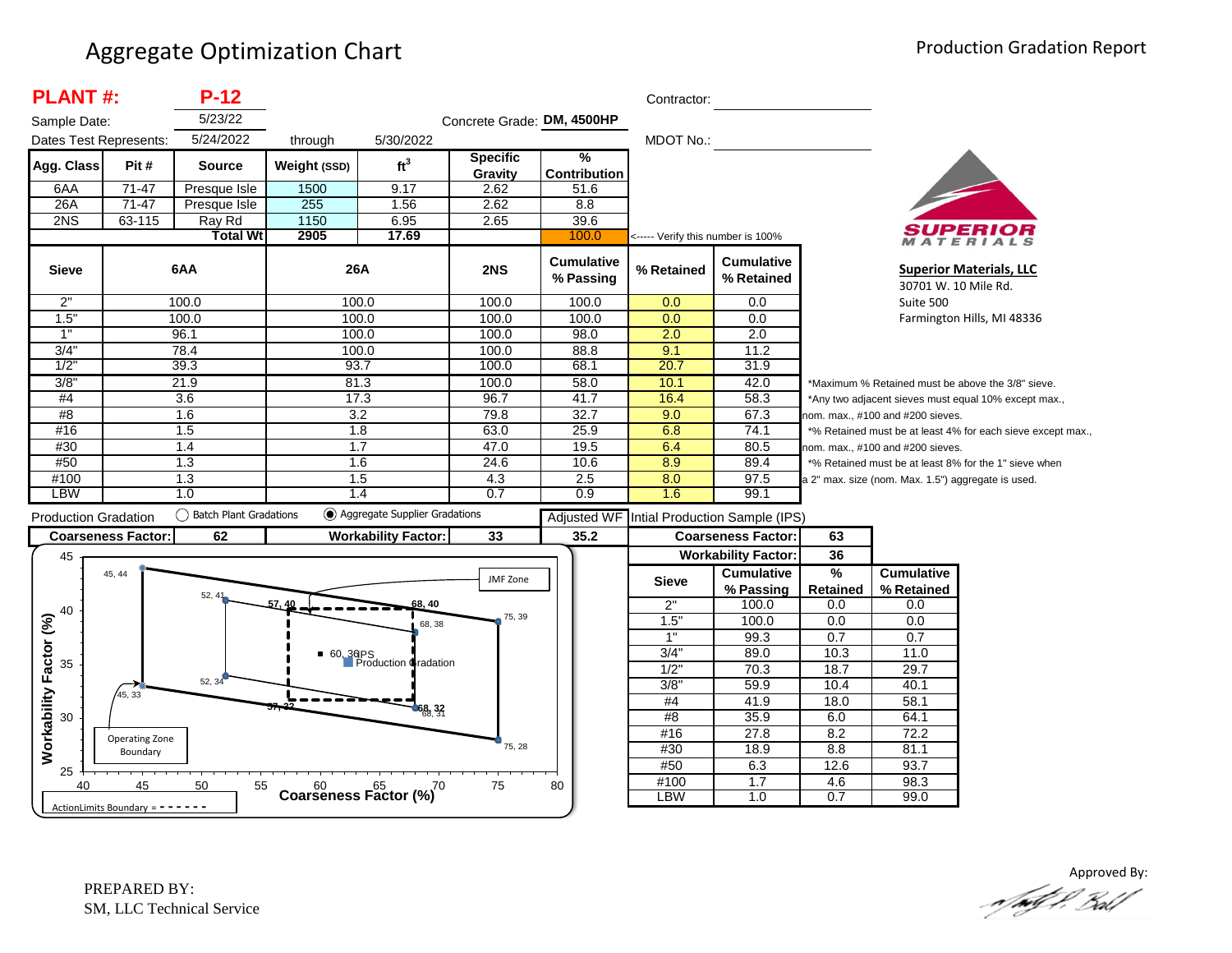| <b>PLANT#:</b>              |                                   | $P-32$                   |                  |                                      |                            |                                      | Contractor:                       |                                            |                 |                                                    |                                                             |
|-----------------------------|-----------------------------------|--------------------------|------------------|--------------------------------------|----------------------------|--------------------------------------|-----------------------------------|--------------------------------------------|-----------------|----------------------------------------------------|-------------------------------------------------------------|
| Sample Date:                |                                   | 5/23/22                  |                  |                                      | Concrete Grade: DM, 4500HP |                                      |                                   |                                            |                 |                                                    |                                                             |
| Dates Test Represents:      |                                   | 5/24/2022                | through          | 5/30/2022                            |                            |                                      | MDOT No.:                         |                                            |                 |                                                    |                                                             |
| Agg. Class                  | Pit#                              | <b>Source</b>            | Weight (SSD)     | ft <sup>3</sup>                      | <b>Specific</b><br>Gravity | $\frac{9}{6}$<br><b>Contribution</b> |                                   |                                            |                 |                                                    |                                                             |
| 6AA                         | $71 - 47$                         | Presque Isle             | 1505             | 9.21                                 | 2.62                       | 51.8                                 |                                   |                                            |                 |                                                    |                                                             |
| 26A                         | $71-47$                           | Presque Isle             | 250              | 1.53                                 | 2.62                       | 8.6                                  |                                   |                                            |                 |                                                    |                                                             |
| 2NS                         | $95 - 013$                        | <b>Smelter Bay</b>       | 1150             | 6.95                                 | 2.65                       | 39.6                                 |                                   |                                            |                 |                                                    |                                                             |
|                             |                                   | <b>Total Wt</b>          | 2905             | 17.69                                |                            | 100.0                                | <----- Verify this number is 100% |                                            |                 |                                                    | ATERIALS                                                    |
| <b>Sieve</b>                |                                   | 6AA                      | 26A              |                                      | 2NS                        | <b>Cumulative</b><br>% Passing       | % Retained                        | <b>Cumulative</b><br>% Retained            |                 |                                                    | <b>Superior Materials, LLC</b><br>30701 W. 10 Mile Rd.      |
| 2"                          |                                   | 100.0                    | 100.0            |                                      | 100.0                      | 100.0                                | 0.0                               | 0.0                                        |                 | Suite 500                                          |                                                             |
| 1.5"                        |                                   | 100.0                    | 100.0            |                                      | 100.0                      | 100.0                                | 0.0                               | 0.0                                        |                 |                                                    | Farmington Hills, MI 48336                                  |
| $\overline{1}$              |                                   | 98.7                     | 100.0            |                                      | 100.0                      | 99.3                                 | 0.7                               | 0.7                                        |                 |                                                    |                                                             |
| 3/4"                        |                                   | 82.9                     | 100.0            |                                      | 100.0                      | 91.1                                 | 8.2                               | 8.9                                        |                 |                                                    |                                                             |
| 1/2                         |                                   | 39.9                     | 93.7             |                                      | 100.0                      | 68.3                                 | 22.8                              | 31.7                                       |                 |                                                    |                                                             |
| 3/8"                        |                                   | 20.0                     | 81.3             |                                      | 100.0                      | 56.9                                 | 11.4                              | 43.1                                       |                 |                                                    | *Maximum % Retained must be above the 3/8" sieve.           |
| #4                          |                                   | 4.2                      | 17.3             |                                      | 96.2                       | 41.7                                 | 15.2                              | 58.3                                       |                 |                                                    | *Any two adjacent sieves must equal 10% except max.,        |
| #8                          |                                   | 2.0                      | $\overline{3.2}$ |                                      | 84.7                       | 34.8                                 | 6.9                               | 65.2                                       |                 | nom. max., #100 and #200 sieves.                   |                                                             |
| #16                         |                                   | 1.7                      | 1.8              |                                      | 69.1                       | 28.4                                 | 6.5                               | 71.6                                       |                 |                                                    | *% Retained must be at least 4% for each sieve except max., |
| #30                         |                                   | 1.7                      | 1.7              |                                      | 50.6                       | 21.1                                 | 7.3                               | 78.9                                       |                 | nom. max., #100 and #200 sieves.                   |                                                             |
| #50                         |                                   | 1.6                      | 1.6              |                                      | 24.9                       | 10.8                                 | 10.2                              | 89.2                                       |                 |                                                    | *% Retained must be at least 8% for the 1" sieve when       |
| #100                        |                                   | 1.5                      | 1.5              |                                      | 6.9                        | 3.6                                  | 7.2                               | 96.4                                       |                 | a 2" max. size (nom. Max. 1.5") aggregate is used. |                                                             |
| LBW                         |                                   | 1.2                      | 1.4              |                                      | 1.4                        | 1.3                                  | 2.3                               | 98.7                                       |                 |                                                    |                                                             |
| <b>Production Gradation</b> |                                   | ◯ Batch Plant Gradations |                  | ◯ Aggregate Supplier Gradations      |                            |                                      |                                   | Adjusted WF Intial Production Sample (IPS) |                 |                                                    |                                                             |
|                             | <b>Coarseness Factor:</b>         | 66                       |                  | <b>Workability Factor:</b>           | 35                         | 37.3                                 |                                   | <b>Coarseness Factor:</b>                  | 62              |                                                    |                                                             |
|                             |                                   |                          |                  |                                      |                            |                                      |                                   | <b>Workability Factor:</b>                 | 36              |                                                    |                                                             |
| 45                          |                                   |                          |                  |                                      |                            |                                      |                                   | <b>Cumulative</b>                          | $\frac{9}{6}$   | <b>Cumulative</b>                                  |                                                             |
|                             | 45, 44                            |                          |                  |                                      | JMF Zone                   |                                      | <b>Sieve</b>                      | % Passing                                  | <b>Retained</b> | % Retained                                         |                                                             |
|                             |                                   | 52, 41                   |                  |                                      |                            |                                      | 2"                                | 100.0                                      | 0.0             | 0.0                                                |                                                             |
| 40                          |                                   |                          |                  | 57, 40                               | 75, 39                     |                                      | 1.5'                              | 100.0                                      | 0.0             | 0.0                                                |                                                             |
|                             |                                   |                          |                  | 68, 38                               |                            |                                      | 1"                                | 100.0                                      | 0.0             | 0.0                                                |                                                             |
|                             |                                   |                          |                  | <b>Production Gradation</b>          |                            |                                      | 3/4"                              | 95.0                                       | 5.0             | 5.0                                                |                                                             |
| 35                          |                                   |                          | 60, 3BS          |                                      |                            |                                      | 1/2"                              | 72.3                                       | 22.8            | 27.7                                               |                                                             |
|                             |                                   | 52, 34                   |                  |                                      |                            |                                      | 3/8"                              | 60.4                                       | 11.8            | 39.6                                               |                                                             |
|                             | 45, 33                            |                          |                  |                                      |                            |                                      | $\#4$                             | 42.6                                       | 17.8            | 57.4                                               |                                                             |
| Workability Factor (%)      |                                   |                          |                  | $67_{68,31}$                         |                            |                                      | #8                                | 36.0                                       | 6.6             | 64.0                                               |                                                             |
| 30                          |                                   |                          |                  |                                      |                            |                                      | #16                               | 29.5                                       | 6.5             | 70.5                                               |                                                             |
|                             | Operating Zone<br>Boundary        |                          |                  |                                      | 75, 28                     |                                      | #30                               | 20.3                                       | 9.2             | 79.7                                               |                                                             |
|                             |                                   |                          |                  |                                      |                            |                                      | #50                               | 9.5                                        | 10.8            | 90.5                                               |                                                             |
| 25                          |                                   |                          |                  |                                      |                            |                                      | #100                              | $\overline{3.4}$                           | 6.1             | 96.6                                               |                                                             |
| 40                          | 45                                | 50<br>55                 |                  | Coarseness Factor $\binom{60}{6}$ 70 | 75                         | 80                                   | <b>LBW</b>                        | 1.3                                        | 2.1             | 98.7                                               |                                                             |
|                             | ActionLimits Boundary = - - - - - |                          |                  |                                      |                            |                                      |                                   |                                            |                 |                                                    |                                                             |

Approved By: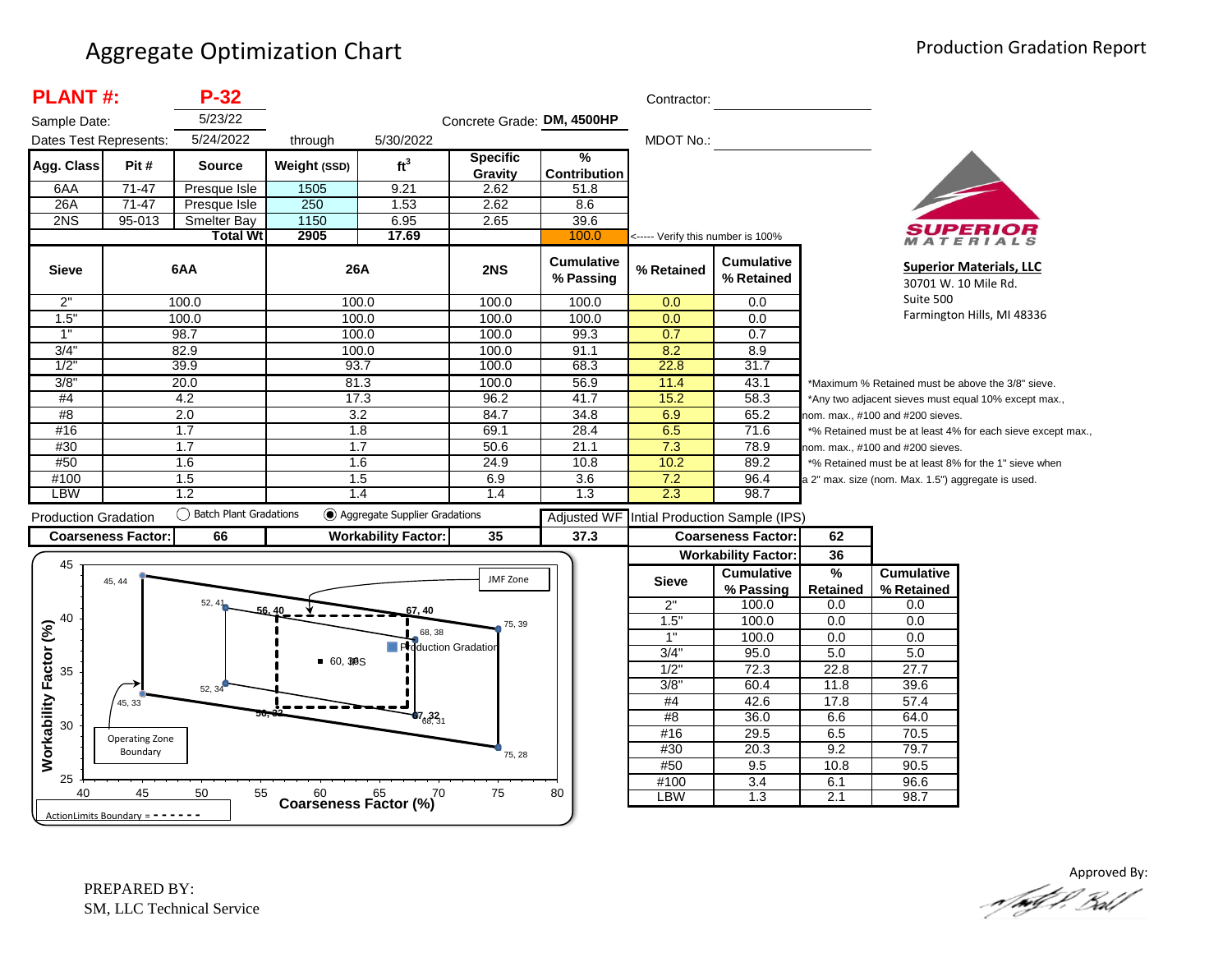| <b>PLANT#:</b>              |                                     | $P-35$                    |                                      |                                 |                            |                                | Contractor:                       |                                 |                                  |                                                    |                                                             |
|-----------------------------|-------------------------------------|---------------------------|--------------------------------------|---------------------------------|----------------------------|--------------------------------|-----------------------------------|---------------------------------|----------------------------------|----------------------------------------------------|-------------------------------------------------------------|
| Sample Date:                |                                     | 5/23/22                   |                                      |                                 | Concrete Grade: DM, 4500HP |                                |                                   |                                 |                                  |                                                    |                                                             |
| Dates Test Represents:      |                                     | 5/24/2022                 | through                              | 5/30/2022                       |                            |                                | MDOT No.:                         |                                 |                                  |                                                    |                                                             |
| Agg. Class                  | Pit#                                | <b>Source</b>             | Weight (SSD)                         | ft <sup>3</sup>                 | <b>Specific</b><br>Gravity | %<br><b>Contribution</b>       |                                   |                                 |                                  |                                                    |                                                             |
| 6AA                         | 58-003                              | Stoneco                   | 1480                                 | 8.82                            | 2.69                       | 50.2                           |                                   |                                 |                                  |                                                    |                                                             |
| 26A                         | 58-003                              | Stoneco                   | 320                                  | 1.91                            | 2.69                       | 10.8                           |                                   |                                 |                                  |                                                    |                                                             |
| 2NS                         | 81-019                              | Pleasant Lake             | 1150                                 | 6.95                            | 2.65                       | 39.0                           |                                   |                                 |                                  |                                                    |                                                             |
|                             |                                     | <b>Total Wt</b>           | 2950                                 | 17.68                           |                            | 100.0                          | <----- Verify this number is 100% |                                 |                                  |                                                    | ATERIALS                                                    |
| <b>Sieve</b>                |                                     | 6AA                       | 26A                                  |                                 | 2NS                        | <b>Cumulative</b><br>% Passing | % Retained                        | <b>Cumulative</b><br>% Retained |                                  |                                                    | <b>Superior Materials, LLC</b><br>30701 W. 10 Mile Rd.      |
| 2"                          |                                     | 100.0                     |                                      | 100.0                           | 100.0                      | 100.0                          | 0.0                               | 0.0                             |                                  | Suite 500                                          |                                                             |
| 1.5"                        |                                     | 100.0                     |                                      | 100.0                           | 100.0                      | 100.0                          | 0.0                               | 0.0                             |                                  |                                                    | Farmington Hills, MI 48336                                  |
| 1"                          |                                     | 100.0                     |                                      | 100.0                           | 100.0                      | 100.0                          | 0.0                               | 0.0                             |                                  |                                                    |                                                             |
| 3/4"                        |                                     | 73.3                      |                                      | 100.0                           | 100.0                      | 86.6                           | 13.4                              | 13.4                            |                                  |                                                    |                                                             |
| 1/2                         |                                     | 40.6                      | 99.9                                 |                                 | 100.0                      | 70.2                           | 16.4                              | 29.8                            |                                  |                                                    |                                                             |
| 3/8"                        |                                     | 14.1                      |                                      | 86.4                            | 100.0                      | 55.4                           | 14.8                              | 44.6                            |                                  |                                                    | *Maximum % Retained must be above the 3/8" sieve.           |
| #4                          |                                     | 3.4                       |                                      | 16.2                            | 97.1                       | 41.3                           | 14.1                              | 58.7                            |                                  |                                                    | *Any two adjacent sieves must equal 10% except max.,        |
| #8                          |                                     | 1.0                       | 5.4                                  |                                 | 80.5                       | 32.5                           | 8.8                               | 67.5                            |                                  | nom. max., #100 and #200 sieves.                   |                                                             |
| #16                         |                                     | 0.8                       | 3.3                                  |                                 | 63.5                       | 25.5                           | 7.0                               | 74.5                            |                                  |                                                    | *% Retained must be at least 4% for each sieve except max., |
| #30                         |                                     | 0.6                       | 2.5                                  |                                 | 46.3                       | 18.6                           | 6.9                               | 81.4                            |                                  | nom. max., #100 and #200 sieves.                   |                                                             |
| #50                         |                                     | 0.6                       | 2.5                                  |                                 | 23.4                       | 9.7                            | 8.9                               | 90.3                            |                                  |                                                    | *% Retained must be at least 8% for the 1" sieve when       |
| #100                        |                                     | 0.4                       |                                      | 2.3                             |                            | 3.6                            | 6.1                               | 96.4                            |                                  | a 2" max. size (nom. Max. 1.5") aggregate is used. |                                                             |
| <b>LBW</b>                  |                                     | 0.4                       | 2.1                                  |                                 | 1.7                        | 1.1                            | 2.5                               | 98.9                            |                                  |                                                    |                                                             |
| <b>Production Gradation</b> |                                     | () Batch Plant Gradations |                                      | ◯ Aggregate Supplier Gradations |                            | <b>Adjusted WF</b>             |                                   | Intial Production Sample (IPS)  |                                  |                                                    |                                                             |
|                             | <b>Coarseness Factor:</b>           | 66                        |                                      | <b>Workability Factor:</b>      | 32                         | 35.0                           |                                   | <b>Coarseness Factor:</b>       | 61                               |                                                    |                                                             |
|                             |                                     |                           |                                      |                                 |                            |                                |                                   | <b>Workability Factor:</b>      | 36                               |                                                    |                                                             |
| 45                          | 45, 44                              |                           |                                      |                                 | JMF Zone                   |                                | <b>Sieve</b>                      | <b>Cumulative</b><br>% Passing  | $\frac{9}{6}$<br><b>Retained</b> | <b>Cumulative</b><br>% Retained                    |                                                             |
|                             |                                     | 52, 41                    |                                      |                                 |                            |                                | 2"                                | 100.0                           | 0.0                              | 0.0                                                |                                                             |
| 40                          |                                     |                           |                                      |                                 | 75, 39                     |                                | 1.5"                              | 100.0                           | 0.0                              | 0.0                                                |                                                             |
|                             |                                     |                           |                                      | 68, 38                          |                            |                                | 1"                                | 99.3                            | 0.7                              | 0.7                                                |                                                             |
|                             |                                     |                           |                                      |                                 |                            |                                | 3/4"                              | 89.1                            | 10.2                             | 10.9                                               |                                                             |
| 35                          |                                     |                           | $-60, \beta$                         | <b>Production Gradation</b>     |                            |                                | 1/2"                              | 70.5                            | 18.6                             | 29.5                                               |                                                             |
|                             |                                     | 52, 34                    |                                      |                                 |                            |                                | $3/8$ "                           | 60.5                            | 10.0                             | 39.5                                               |                                                             |
| Workability Factor (%)      | 45, 33                              |                           |                                      |                                 |                            |                                | #4                                | 44.1                            | 16.4                             | 55.9                                               |                                                             |
| 30                          |                                     | 56, 31                    |                                      | 67, 39, 31                      |                            |                                | #8                                | 35.6                            | 8.5                              | 64.4                                               |                                                             |
|                             | Operating Zone                      |                           |                                      |                                 |                            |                                | #16                               | 27.7                            | 7.9                              | 72.3                                               |                                                             |
|                             | Boundary                            |                           |                                      |                                 | 75, 28                     |                                | #30                               | 20.6                            | 7.1                              | 79.4                                               |                                                             |
|                             |                                     |                           |                                      |                                 |                            |                                | #50                               | 8.7                             | 11.8                             | 91.3                                               |                                                             |
| 25                          |                                     |                           |                                      |                                 |                            |                                | #100                              | 1.6                             | 7.1                              | 98.4                                               |                                                             |
| 40                          | 45                                  | 50<br>55                  | $60$ $65$ $65$ Coarseness Factor (%) | $\overline{C}$                  | 75                         | 80                             | <b>LBW</b>                        | 1.1                             | 0.6                              | 98.9                                               |                                                             |
|                             | ActionLimits Boundary = $- - - - -$ |                           |                                      |                                 |                            |                                |                                   |                                 |                                  |                                                    |                                                             |

Approved By:<br>Approved By: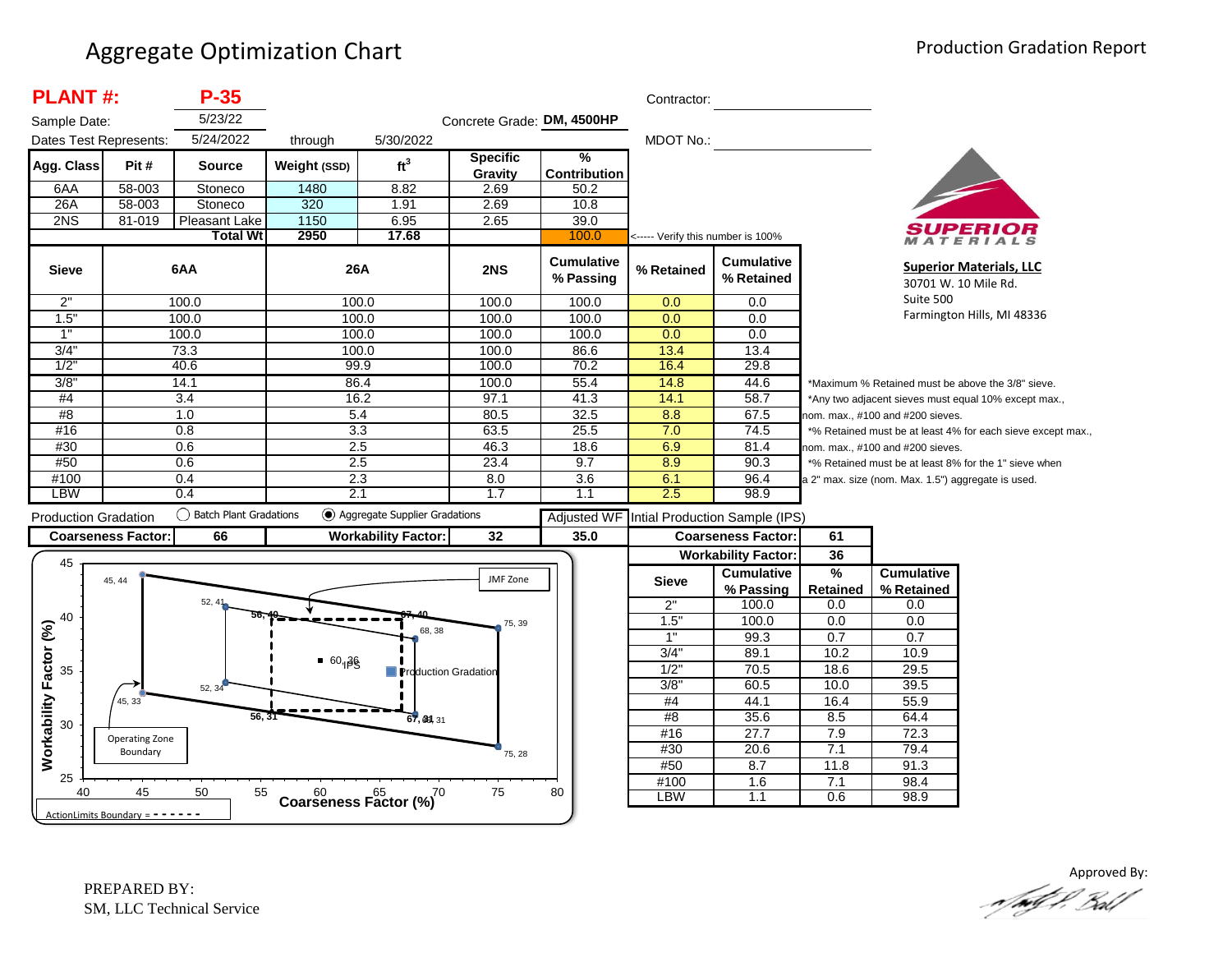| <b>PLANT#:</b>              | $P-36$                                                                               |                                                                                                                                                             |                                                            |                                                                                                                                                                                     |                                                                                                                           | Contractor:                                                                                                                                   |                                                                                     |                                                                                                                                               |                                            |                                                                                                                                                                                                                                                                                                                                          |
|-----------------------------|--------------------------------------------------------------------------------------|-------------------------------------------------------------------------------------------------------------------------------------------------------------|------------------------------------------------------------|-------------------------------------------------------------------------------------------------------------------------------------------------------------------------------------|---------------------------------------------------------------------------------------------------------------------------|-----------------------------------------------------------------------------------------------------------------------------------------------|-------------------------------------------------------------------------------------|-----------------------------------------------------------------------------------------------------------------------------------------------|--------------------------------------------|------------------------------------------------------------------------------------------------------------------------------------------------------------------------------------------------------------------------------------------------------------------------------------------------------------------------------------------|
|                             | 5/23/22                                                                              |                                                                                                                                                             |                                                            |                                                                                                                                                                                     |                                                                                                                           |                                                                                                                                               |                                                                                     |                                                                                                                                               |                                            |                                                                                                                                                                                                                                                                                                                                          |
|                             |                                                                                      |                                                                                                                                                             |                                                            |                                                                                                                                                                                     |                                                                                                                           |                                                                                                                                               |                                                                                     |                                                                                                                                               |                                            |                                                                                                                                                                                                                                                                                                                                          |
| Pit#                        | <b>Source</b>                                                                        | Weight (SSD)                                                                                                                                                | ft <sup>3</sup>                                            | <b>Specific</b>                                                                                                                                                                     | $\frac{9}{6}$                                                                                                             |                                                                                                                                               |                                                                                     |                                                                                                                                               |                                            |                                                                                                                                                                                                                                                                                                                                          |
|                             |                                                                                      |                                                                                                                                                             |                                                            |                                                                                                                                                                                     |                                                                                                                           |                                                                                                                                               |                                                                                     |                                                                                                                                               |                                            |                                                                                                                                                                                                                                                                                                                                          |
|                             |                                                                                      |                                                                                                                                                             |                                                            |                                                                                                                                                                                     |                                                                                                                           |                                                                                                                                               |                                                                                     |                                                                                                                                               |                                            |                                                                                                                                                                                                                                                                                                                                          |
|                             |                                                                                      |                                                                                                                                                             |                                                            |                                                                                                                                                                                     |                                                                                                                           |                                                                                                                                               |                                                                                     |                                                                                                                                               |                                            |                                                                                                                                                                                                                                                                                                                                          |
|                             | <b>Total Wt</b>                                                                      | 2905                                                                                                                                                        | 17.69                                                      |                                                                                                                                                                                     | 100.0                                                                                                                     |                                                                                                                                               |                                                                                     |                                                                                                                                               |                                            | ATERIALS                                                                                                                                                                                                                                                                                                                                 |
|                             |                                                                                      |                                                                                                                                                             |                                                            | 2NS                                                                                                                                                                                 | <b>Cumulative</b><br>% Passing                                                                                            | % Retained                                                                                                                                    | <b>Cumulative</b><br>% Retained                                                     |                                                                                                                                               | 30701 W. 10 Mile Rd.                       | <b>Superior Materials, LLC</b>                                                                                                                                                                                                                                                                                                           |
|                             |                                                                                      |                                                                                                                                                             |                                                            | 100.0                                                                                                                                                                               | 100.0                                                                                                                     | 0.0                                                                                                                                           | 0.0                                                                                 |                                                                                                                                               |                                            |                                                                                                                                                                                                                                                                                                                                          |
|                             |                                                                                      |                                                                                                                                                             |                                                            | 100.0                                                                                                                                                                               | 100.0                                                                                                                     | 0.0                                                                                                                                           | 0.0                                                                                 |                                                                                                                                               |                                            | Farmington Hills, MI 48336                                                                                                                                                                                                                                                                                                               |
|                             |                                                                                      |                                                                                                                                                             |                                                            | 100.0                                                                                                                                                                               | 97.9                                                                                                                      |                                                                                                                                               |                                                                                     |                                                                                                                                               |                                            |                                                                                                                                                                                                                                                                                                                                          |
|                             |                                                                                      |                                                                                                                                                             |                                                            | 100.0                                                                                                                                                                               |                                                                                                                           | 9.7                                                                                                                                           | 11.9                                                                                |                                                                                                                                               |                                            |                                                                                                                                                                                                                                                                                                                                          |
|                             |                                                                                      |                                                                                                                                                             |                                                            | 100.0                                                                                                                                                                               | 66.1                                                                                                                      |                                                                                                                                               |                                                                                     |                                                                                                                                               |                                            |                                                                                                                                                                                                                                                                                                                                          |
|                             |                                                                                      |                                                                                                                                                             |                                                            |                                                                                                                                                                                     |                                                                                                                           |                                                                                                                                               |                                                                                     |                                                                                                                                               |                                            |                                                                                                                                                                                                                                                                                                                                          |
|                             |                                                                                      |                                                                                                                                                             |                                                            |                                                                                                                                                                                     |                                                                                                                           |                                                                                                                                               |                                                                                     |                                                                                                                                               |                                            |                                                                                                                                                                                                                                                                                                                                          |
| 3.6<br>1.6                  |                                                                                      |                                                                                                                                                             |                                                            |                                                                                                                                                                                     |                                                                                                                           |                                                                                                                                               |                                                                                     | nom. max., #100 and #200 sieves.                                                                                                              |                                            |                                                                                                                                                                                                                                                                                                                                          |
|                             |                                                                                      |                                                                                                                                                             |                                                            |                                                                                                                                                                                     |                                                                                                                           |                                                                                                                                               |                                                                                     |                                                                                                                                               |                                            |                                                                                                                                                                                                                                                                                                                                          |
|                             |                                                                                      |                                                                                                                                                             |                                                            |                                                                                                                                                                                     |                                                                                                                           |                                                                                                                                               |                                                                                     |                                                                                                                                               |                                            |                                                                                                                                                                                                                                                                                                                                          |
|                             |                                                                                      |                                                                                                                                                             |                                                            | 22.6                                                                                                                                                                                |                                                                                                                           |                                                                                                                                               |                                                                                     |                                                                                                                                               |                                            |                                                                                                                                                                                                                                                                                                                                          |
|                             |                                                                                      |                                                                                                                                                             |                                                            |                                                                                                                                                                                     |                                                                                                                           |                                                                                                                                               |                                                                                     |                                                                                                                                               |                                            |                                                                                                                                                                                                                                                                                                                                          |
|                             |                                                                                      |                                                                                                                                                             |                                                            |                                                                                                                                                                                     |                                                                                                                           |                                                                                                                                               |                                                                                     |                                                                                                                                               |                                            |                                                                                                                                                                                                                                                                                                                                          |
| <b>Production Gradation</b> |                                                                                      |                                                                                                                                                             |                                                            |                                                                                                                                                                                     |                                                                                                                           |                                                                                                                                               |                                                                                     |                                                                                                                                               |                                            |                                                                                                                                                                                                                                                                                                                                          |
|                             | 65                                                                                   |                                                                                                                                                             |                                                            | 32                                                                                                                                                                                  | 34.4                                                                                                                      |                                                                                                                                               |                                                                                     | 63                                                                                                                                            |                                            |                                                                                                                                                                                                                                                                                                                                          |
|                             |                                                                                      |                                                                                                                                                             |                                                            |                                                                                                                                                                                     |                                                                                                                           |                                                                                                                                               |                                                                                     |                                                                                                                                               |                                            |                                                                                                                                                                                                                                                                                                                                          |
|                             |                                                                                      |                                                                                                                                                             |                                                            |                                                                                                                                                                                     |                                                                                                                           |                                                                                                                                               |                                                                                     |                                                                                                                                               |                                            |                                                                                                                                                                                                                                                                                                                                          |
|                             |                                                                                      |                                                                                                                                                             |                                                            |                                                                                                                                                                                     |                                                                                                                           |                                                                                                                                               | <b>Workability Factor:</b>                                                          | 35                                                                                                                                            |                                            |                                                                                                                                                                                                                                                                                                                                          |
| 45, 44                      |                                                                                      |                                                                                                                                                             |                                                            | JMF Zone                                                                                                                                                                            |                                                                                                                           | <b>Sieve</b>                                                                                                                                  | <b>Cumulative</b>                                                                   | %                                                                                                                                             | <b>Cumulative</b>                          |                                                                                                                                                                                                                                                                                                                                          |
|                             | 52, 41                                                                               |                                                                                                                                                             |                                                            |                                                                                                                                                                                     |                                                                                                                           |                                                                                                                                               | % Passing<br>100.0                                                                  | <b>Retained</b><br>0.0                                                                                                                        | % Retained                                 |                                                                                                                                                                                                                                                                                                                                          |
|                             |                                                                                      |                                                                                                                                                             |                                                            |                                                                                                                                                                                     |                                                                                                                           | 2"                                                                                                                                            | 100.0                                                                               | 0.0                                                                                                                                           | 0.0                                        |                                                                                                                                                                                                                                                                                                                                          |
|                             |                                                                                      |                                                                                                                                                             | 68.38                                                      | 75, 39                                                                                                                                                                              |                                                                                                                           | 1.5"<br>1"                                                                                                                                    | 99.1                                                                                |                                                                                                                                               | 0.0                                        |                                                                                                                                                                                                                                                                                                                                          |
|                             |                                                                                      |                                                                                                                                                             |                                                            |                                                                                                                                                                                     |                                                                                                                           | 3/4"                                                                                                                                          | 90.3                                                                                | 0.9<br>8.8                                                                                                                                    | 0.9<br>9.7                                 |                                                                                                                                                                                                                                                                                                                                          |
|                             |                                                                                      | 60, 36                                                                                                                                                      |                                                            |                                                                                                                                                                                     |                                                                                                                           | $1/2$ "                                                                                                                                       | 69.2                                                                                | 21.1                                                                                                                                          | 30.8                                       |                                                                                                                                                                                                                                                                                                                                          |
|                             |                                                                                      |                                                                                                                                                             |                                                            |                                                                                                                                                                                     |                                                                                                                           | 3/8"                                                                                                                                          | 59.1                                                                                | 10.1                                                                                                                                          | 40.9                                       |                                                                                                                                                                                                                                                                                                                                          |
| 45, 33                      | 52, 34                                                                               |                                                                                                                                                             | <b>IPS</b><br>Production Gradation                         |                                                                                                                                                                                     |                                                                                                                           | #4                                                                                                                                            | 41.8                                                                                | 17.3                                                                                                                                          | 58.2                                       |                                                                                                                                                                                                                                                                                                                                          |
|                             |                                                                                      |                                                                                                                                                             |                                                            |                                                                                                                                                                                     |                                                                                                                           | #8                                                                                                                                            | 35.1                                                                                | 6.6                                                                                                                                           | 64.9                                       |                                                                                                                                                                                                                                                                                                                                          |
|                             |                                                                                      | $58, 3^7$                                                                                                                                                   | 68.31                                                      |                                                                                                                                                                                     |                                                                                                                           | #16                                                                                                                                           | 28.5                                                                                | 6.6                                                                                                                                           | 71.5                                       |                                                                                                                                                                                                                                                                                                                                          |
| Operating Zone<br>Boundary  |                                                                                      |                                                                                                                                                             |                                                            |                                                                                                                                                                                     |                                                                                                                           | #30                                                                                                                                           | 21.2                                                                                | 7.3                                                                                                                                           | 78.8                                       |                                                                                                                                                                                                                                                                                                                                          |
|                             |                                                                                      |                                                                                                                                                             |                                                            | 75, 28                                                                                                                                                                              |                                                                                                                           | #50                                                                                                                                           | 8.7                                                                                 | 12.5                                                                                                                                          | 91.3                                       |                                                                                                                                                                                                                                                                                                                                          |
| 45                          | 50<br>55                                                                             | $60$ $65$ $65$ Coarseness Factor (%)                                                                                                                        | ,70                                                        | 75                                                                                                                                                                                  | 80                                                                                                                        | #100<br><b>LBW</b>                                                                                                                            | $\overline{1.8}$<br>0.7                                                             | 7.0                                                                                                                                           | 98.2<br>99.3                               |                                                                                                                                                                                                                                                                                                                                          |
| Sample Date:                | Dates Test Represents:<br>$71 - 47$<br>$71-47$<br>63-92<br><b>Coarseness Factor:</b> | 5/24/2022<br>Presque Isle<br>Presque Isle<br><b>Grange Hall</b><br>6AA<br>100.0<br>100.0<br>96.1<br>78.4<br>39.3<br>21.9<br>1.5<br>1.4<br>1.3<br>1.3<br>1.0 | through<br>1600<br>205<br>1100<br>◯ Batch Plant Gradations | 5/30/2022<br>9.79<br>1.25<br>6.65<br><b>26A</b><br>100.0<br>100.0<br>100.0<br>100.0<br>93.7<br>81.3<br>17.3<br>3.2<br>1.8<br>1.7<br>1.6<br>1.5<br>1.4<br><b>Workability Factor:</b> | Gravity<br>2.62<br>2.62<br>2.65<br>100.0<br>97.2<br>81.2<br>66.4<br>48.8<br>2.5<br>0.4<br>◯ Aggregate Supplier Gradations | Concrete Grade: DM, 4500HP<br><b>Contribution</b><br>55.1<br>7.1<br>37.9<br>88.1<br>55.7<br>40.0<br>31.9<br>26.1<br>19.4<br>9.4<br>1.8<br>0.8 | MDOT No.:<br>2.1<br>22.0<br>10.5<br>15.7<br>8.2<br>5.8<br>6.7<br>10.0<br>7.6<br>1.0 | <----- Verify this number is 100%<br>2.1<br>33.9<br>44.3<br>60.0<br>68.1<br>73.9<br>80.6<br>90.6<br>98.2<br>99.2<br><b>Coarseness Factor:</b> | Adjusted WF Intial Production Sample (IPS) | Suite 500<br>*Maximum % Retained must be above the 3/8" sieve.<br>*Any two adjacent sieves must equal 10% except max.,<br>*% Retained must be at least 4% for each sieve except max.,<br>nom. max., #100 and #200 sieves.<br>*% Retained must be at least 8% for the 1" sieve when<br>a 2" max. size (nom. Max. 1.5") aggregate is used. |

Approved By:<br>Approved By: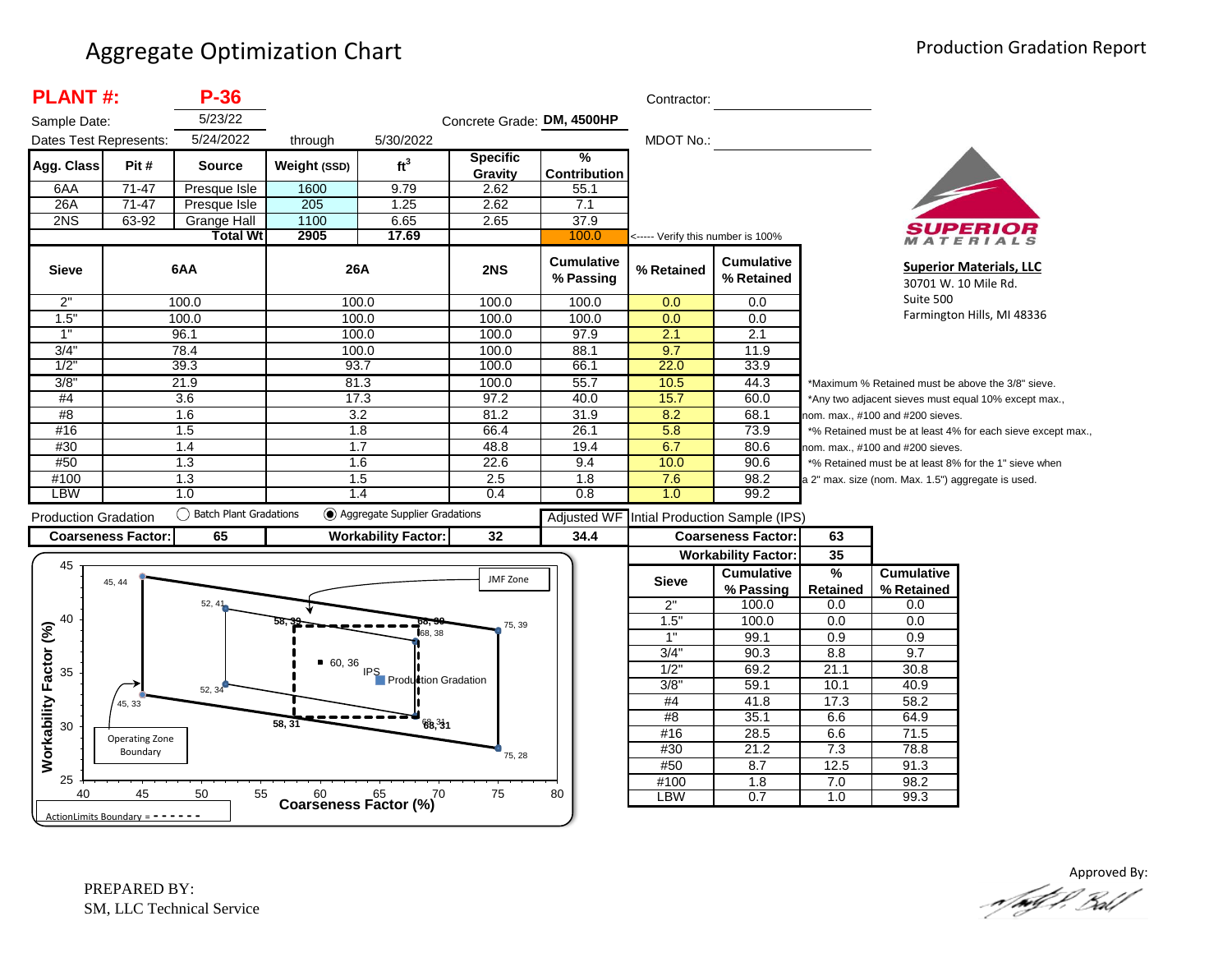| <b>PLANT#:</b>              |                                     | $P-39$                    |              |                                              |                            |                                | Contractor:                       |                                                               |                                  |                                                    |                                                             |
|-----------------------------|-------------------------------------|---------------------------|--------------|----------------------------------------------|----------------------------|--------------------------------|-----------------------------------|---------------------------------------------------------------|----------------------------------|----------------------------------------------------|-------------------------------------------------------------|
| Sample Date:                |                                     | 5/23/22                   |              |                                              | Concrete Grade: DM, 4500HP |                                |                                   |                                                               |                                  |                                                    |                                                             |
| Dates Test Represents:      |                                     | 5/24/2022                 | through      | 5/30/2022                                    |                            |                                | MDOT No.:                         |                                                               |                                  |                                                    |                                                             |
| Agg. Class                  | Pit#                                | <b>Source</b>             | Weight (SSD) | ft <sup>3</sup>                              | <b>Specific</b><br>Gravity | %<br><b>Contribution</b>       |                                   |                                                               |                                  |                                                    |                                                             |
| 6AA                         | $71 - 47$                           | Presque Isle              | 1505         | 9.21                                         | 2.62                       | 51.8                           |                                   |                                                               |                                  |                                                    |                                                             |
| 26A                         | 71-47                               | Presque Isle              | 300          | 1.83                                         | 2.62                       | 10.3                           |                                   |                                                               |                                  |                                                    |                                                             |
| 2NS                         | 44-051                              | <b>Krake Willis Rd</b>    | 1100         | 6.65                                         | 2.65                       | 37.9                           |                                   |                                                               |                                  |                                                    |                                                             |
|                             |                                     | <b>Total Wt</b>           | 2905         | 17.69                                        |                            | 100.0                          | <----- Verify this number is 100% |                                                               |                                  |                                                    | ATERIALS                                                    |
| <b>Sieve</b>                |                                     | 6AA                       | 26A          |                                              | 2NS                        | <b>Cumulative</b><br>% Passing | % Retained                        | <b>Cumulative</b><br>% Retained                               |                                  |                                                    | <b>Superior Materials, LLC</b><br>30701 W. 10 Mile Rd.      |
| 2"                          |                                     | 100.0                     |              | 100.0                                        | 100.0                      | 100.0                          | 0.0                               | 0.0                                                           |                                  | Suite 500                                          |                                                             |
| 1.5"                        |                                     | 100.0                     |              | 100.0                                        | 100.0                      | 100.0                          | 0.0                               | 0.0                                                           |                                  |                                                    | Farmington Hills, MI 48336                                  |
| 1"                          |                                     | 98.5                      | 100.0        |                                              | 100.0                      | 99.2                           | 0.8                               | 0.8                                                           |                                  |                                                    |                                                             |
| 3/4"                        |                                     | 84.0                      | 100.0        |                                              | 100.0                      | 91.7                           | 7.5                               | 8.3                                                           |                                  |                                                    |                                                             |
| 1/2                         |                                     | 44.8                      | 97.9         |                                              | 100.0                      | 71.2                           | 20.5                              | 28.8                                                          |                                  |                                                    |                                                             |
| 3/8"                        |                                     | 24.4                      |              | 86.3                                         | 100.0                      | 59.4                           | 11.8                              | 40.6                                                          |                                  |                                                    | *Maximum % Retained must be above the 3/8" sieve.           |
| #4                          |                                     | $\overline{2.6}$          |              | 16.9                                         | 96.1                       | 39.5                           | 19.9                              | 60.5                                                          |                                  |                                                    | *Any two adjacent sieves must equal 10% except max.,        |
| #8                          |                                     | 1.8                       | 4.5          |                                              | 79.7                       | 31.6                           | 7.9                               | 68.4                                                          |                                  | nom. max., #100 and #200 sieves.                   |                                                             |
| #16                         |                                     | 1.6                       | 2.8          |                                              | 65.0                       | 25.7                           | 5.8                               | 74.3                                                          |                                  |                                                    | *% Retained must be at least 4% for each sieve except max., |
| #30                         |                                     | 1.5                       |              | 2.4                                          |                            | 19.7                           | 6.0                               | 80.3                                                          | nom. max., #100 and #200 sieves. |                                                    |                                                             |
| #50                         |                                     | 1.4                       | 2.2          |                                              | 26.8                       | 11.1                           | 8.6                               | 88.9<br>*% Retained must be at least 8% for the 1" sieve when |                                  |                                                    |                                                             |
| #100                        |                                     | 1.4                       | 2.0          |                                              | 8.6                        | 4.2                            | 6.9                               | 95.8                                                          |                                  | a 2" max. size (nom. Max. 1.5") aggregate is used. |                                                             |
| <b>LBW</b>                  |                                     | 1.2                       | 1.8          |                                              | 1.2                        | 1.3                            | 2.9                               | 98.7                                                          |                                  |                                                    |                                                             |
| <b>Production Gradation</b> |                                     | () Batch Plant Gradations |              | <b>●</b> Aggregate Supplier Gradations       |                            | <b>Adjusted WF</b>             |                                   | Intial Production Sample (IPS)                                |                                  |                                                    |                                                             |
|                             | <b>Coarseness Factor:</b>           | 59                        |              | <b>Workability Factor:</b>                   | 32                         | 34.1                           |                                   | <b>Coarseness Factor:</b>                                     | 63                               |                                                    |                                                             |
|                             |                                     |                           |              |                                              |                            |                                |                                   | <b>Workability Factor:</b>                                    | 36                               |                                                    |                                                             |
| 45                          |                                     |                           |              |                                              |                            |                                |                                   | <b>Cumulative</b>                                             | %                                | <b>Cumulative</b>                                  |                                                             |
|                             | 45, 44                              |                           |              |                                              | JMF Zone                   |                                | <b>Sieve</b>                      | % Passing                                                     | Retained                         | % Retained                                         |                                                             |
|                             |                                     | 52, 41                    |              |                                              |                            |                                | 2"                                | 100.0                                                         | 0.0                              | 0.0                                                |                                                             |
| 40                          |                                     |                           |              |                                              | 75, 39                     |                                | 1.5"                              | 100.0                                                         | 0.0                              | 0.0                                                |                                                             |
|                             |                                     |                           |              | 68, 38                                       |                            |                                | 1"                                | 100.0                                                         | 0.0                              | 0.0                                                |                                                             |
|                             |                                     |                           |              |                                              |                            |                                | 3/4"                              | 89.7                                                          | 10.3                             | 10.3                                               |                                                             |
| 35                          |                                     |                           | $60, 36$ IPS |                                              |                            |                                | 1/2"                              | 70.3                                                          | 19.4                             | 29.7                                               |                                                             |
|                             |                                     | 52, 34                    |              | Production Gradation                         |                            |                                | 3/8"                              | 59.1                                                          | 11.2                             | 40.9                                               |                                                             |
| Workability Factor (%)      | 45, 33                              |                           |              |                                              |                            |                                | #4                                | 42.8                                                          | 16.3                             | 57.2                                               |                                                             |
|                             |                                     |                           |              | $\bullet$ $68.32$                            |                            |                                | #8                                | 35.5                                                          | 7.3                              | 64.5                                               |                                                             |
| 30                          |                                     |                           |              |                                              |                            |                                | #16                               | 29.0                                                          | 6.5                              | 71.0                                               |                                                             |
|                             | Operating Zone<br>Boundary          |                           |              |                                              |                            |                                | #30                               | 21.2                                                          | 7.7                              | 78.8                                               |                                                             |
|                             |                                     |                           |              |                                              | 75, 28                     |                                | #50                               | 9.8                                                           | 11.5                             | 90.2                                               |                                                             |
| 25                          |                                     |                           |              |                                              |                            |                                | #100                              | $\overline{3.7}$                                              | 6.1                              | 96.3                                               |                                                             |
| 40                          | 45                                  | 50<br>55                  |              | $60$ $65$ $65$ $70$<br>Coarseness Factor (%) | 75                         | 80                             | <b>LBW</b>                        | 1.2                                                           | 2.5                              | 98.8                                               |                                                             |
|                             | ActionLimits Boundary = $- - - - -$ |                           |              |                                              |                            |                                |                                   |                                                               |                                  |                                                    |                                                             |

Approved By: